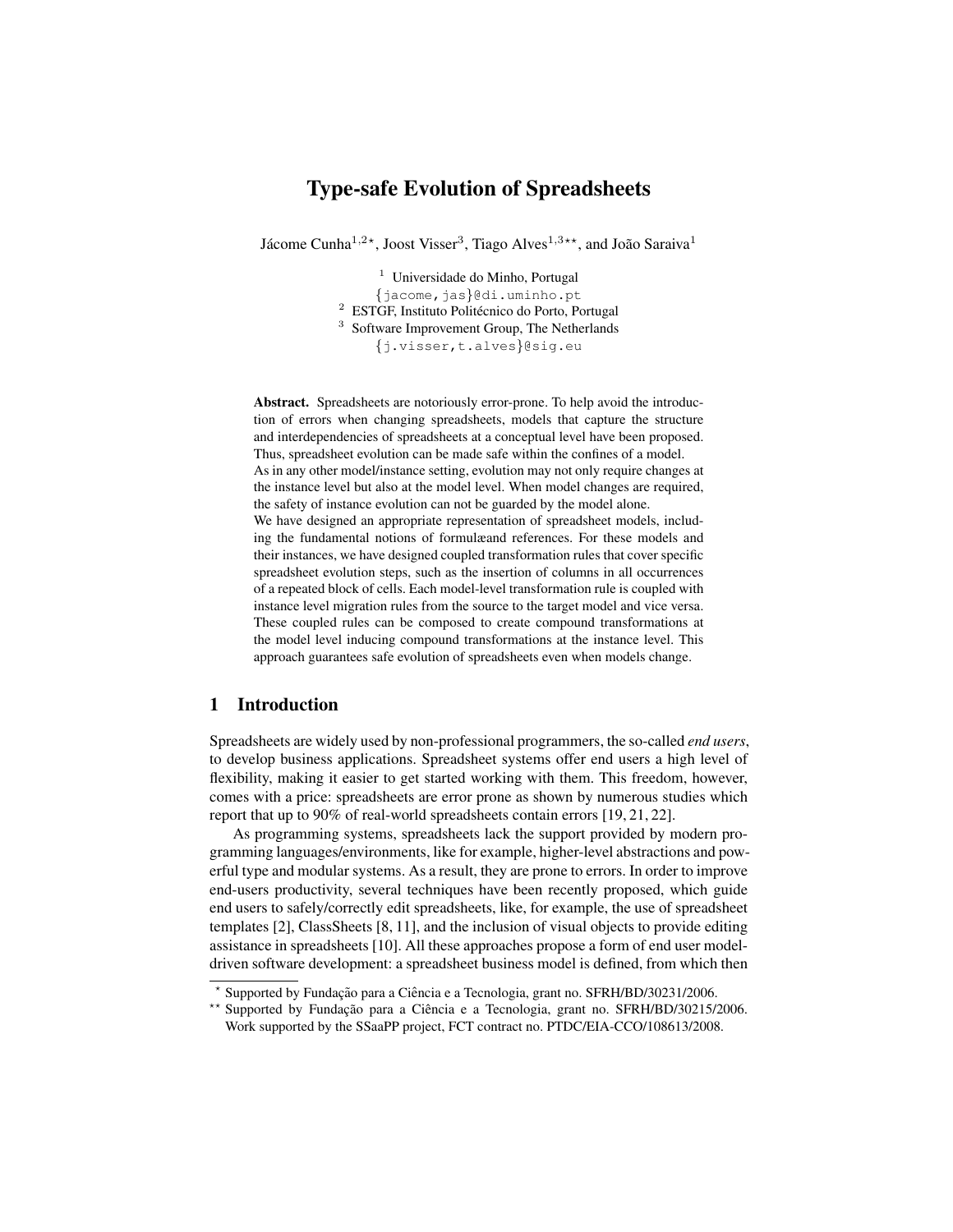a customized spreadsheet application is generated guaranteeing the consistency of the spreadsheet data with the underlying model. In a recent empirical study we have shown that the use of model-based spreadsheets do improve end-users productivity [7].

Despite of its huge benefits, model-driven software development is sometimes difficult to realize in practice due to two main reasons: first, as some studies suggest, defining the business model of a spreadsheet can be a complex task for end users [1]. As a result, they are unable to follow this spreadsheet development discipline. Second, things get even more complex when the spreadsheet model needs to be updated due to new requirements of the business model. End users need not only to evolve the model, but also to migrate the spreadsheet data so that it remains consistent with the model. To address the first problem, in [8] we have proposed a technique to derive the spreadsheet's business model, represented as a ClassSheet model, from the spreadsheet data. In this paper we address the second problem, that is, the co-evolution of the spreadsheet model and the spreadsheet data (*i.e.*, the instance of the model). Co-evolution of models and instances are supported by the two-level coupled transformation framework [4].

In this paper we present an appropriate representation of a spreadsheet model, based on the ClassSheet business model, including the fundamental notions of formulæ, references, and expandable blocks of cells. For this model and its instance, we design coupled transformation rules that cover specific spreadsheet evolution steps, such as extraction of a block of cells into a separate sheet or insertion of columns in all occurrences of a repeated block of cells. Each model-level transformation rule is coupled with instance level migration rules from the source to the target model and vice versa. Moreover, these coupled rules can be composed to create compound transformations at the model level that induce compound transformations at the instance level. We have implemented this technique in the HAEXCEL framework (available from the first author's web page: http://www.di.uminho.pt/-jacome): a set of HASKELL-based libraries and tools to manipulate spreadsheets. With this approach, spreadsheet evolution can be made type-safe, also when model changes are involved.

The rest of this paper is organized as follows. In Section 2 we discuss spreadsheet refactoring as our motivating example. In Section 3 we describe the framework to model and manipulate spreadsheets. Section 4 defines the rules to perform the evolution of spreadsheets. Section 5 discusses related work and Section 6 concludes the paper.

## 2 Motivating Example: Spreadsheet Refactoring

Suppose a researcher's yearly budget for travel and accommodation expenses is kept in the spreadsheet shown in Figure 1 taken from [11].

| $\triangle$                   |          |              |             |      |       |             |      |       |        |
|-------------------------------|----------|--------------|-------------|------|-------|-------------|------|-------|--------|
|                               | Budget   |              | Year        |      |       | Year        |      |       |        |
| $\overline{\phantom{a}}$<br>c |          |              | $Year=2010$ |      |       | $Year=2011$ |      |       |        |
|                               | Category | Name         | Onty        | Cost | Total | Onty        | Cost | Total | 'Total |
| $\overline{4}$                |          | travel       |             | 200  | 400   |             | 450  | 900   | 1300   |
| -                             |          | hotel        |             | 100  | 500   |             | 80   | 640   | 1140   |
| 6                             |          | local travel |             | 20   | 80    |             | 35   | 70    | 150    |
|                               | Total    |              |             |      | 980   |             |      | 1610  | 2590   |

Fig. 1: Budget spreadsheet instance.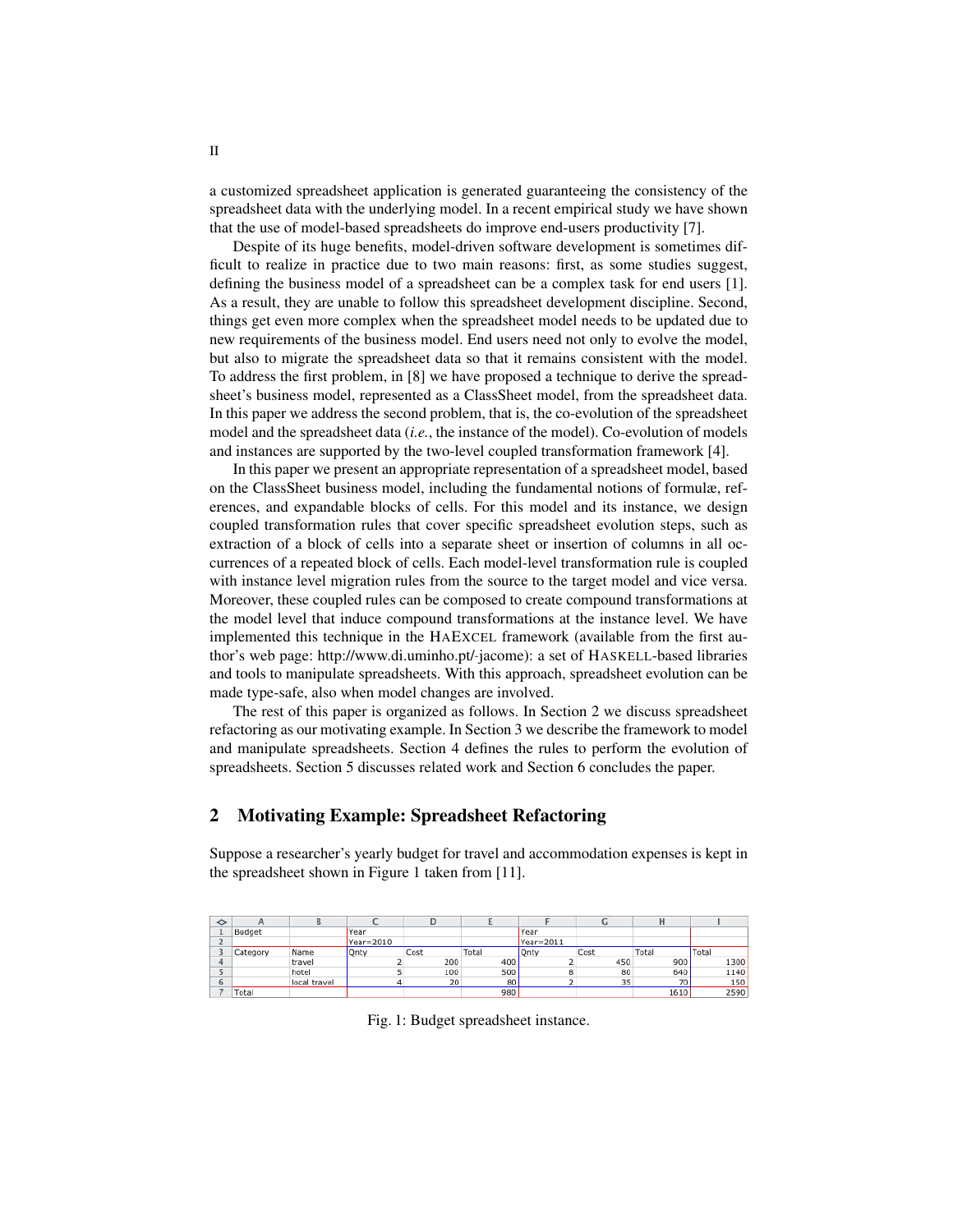Note that throughout the years, cost and quantity are registered for three types of expenses: travel, hotel and local transportation. Formulas are used to calculate the total expense for each type in each year as well as the total expense in each year. Finally a grand total is calculated over all years, both per type of expense and overall.

At the end of 2010, this spreadsheet needs to be modified to accommodate 2011 data. A novice spreadsheet user would typically take four steps to perform the necessary task: insert three new columns; copy all the labels; copy all the formulas (at least two); update all the necessary formulas in the last column. A more advanced user would shortcut these steps by copy-inserting the 3-column block of 2010 and changing the label "2010" to "2011" in the copied block. If the insertion is done behind the last year, the range of the multi-year totals columns must be extended to include the new year. If the insertion is done in between the last and one-but-last year, the spreadsheet system automatically extends the formulas for the multi-year totals. Apart from these two strategies, a mixed strategy may be employed. In any case, a conceptually unitary modification (*add year*) needs to be executed by an error-prone combination of steps.

Erwig *et al.* have introduced *ClassSheets* as models of spreadsheets that allow spreadsheet modifications to be performed at the right conceptual level. For example, the ClassSheet in Figure 2 provides a model of our budget spreadsheet.

|   |               |             |           |            |                  | $\cdots$ |                       |
|---|---------------|-------------|-----------|------------|------------------|----------|-----------------------|
|   | <b>Budget</b> |             | Year      |            |                  |          |                       |
|   |               |             | vear=2010 |            |                  |          |                       |
| 2 | Category      | <b>Name</b> | Qntv      | Cost       | Total            |          | Total                 |
|   |               | name="abc"  | lantv=0   | $cost = 0$ | total=gnty*cost  |          | total=SUM(total)      |
|   |               |             |           |            |                  |          |                       |
|   | Total         |             |           |            | total=SUM(total) |          | total=SUM(Year.total) |

Fig. 2: Budget spreadsheet model.

In this model, the repetition of a block of columns for each year is captured by gray column labeled with the ellipsis. The horizontal repetition is marked in a analogous way. This makes it possible (i) to check whether the spreadsheet after modification still instantiates the same model, and (ii) to offer the user an unitary operation. Apart from (horizontal) block repetitions that support the extension with more years, this model features (vertical) row repetitions that support the extension with new expense types.

Unfortunately, situations may occur in which the model itself needs to be modified. For example, if the researcher needs to report expenses before and after tax, additional columns need to be inserted in the block of each year. Figure 3 shows the new spreadsheet as well as the new model that it instantiates.

| Cost       | <b>Tax tariff</b> | After tax       | Total            | Cost | <b>Tax tariff</b> | After tax | Total |
|------------|-------------------|-----------------|------------------|------|-------------------|-----------|-------|
|            |                   | after tax=cost+ |                  | 200  | 0.12              | 224       | 40    |
| $cost = 0$ | tax tariff=0      | cost*tax tariff | total=gnty*cost  | 100  | 0.2               | 120       | 50    |
|            |                   |                 |                  | 20   | 0.2               | 24        |       |
|            |                   |                 | total=SUM(total) |      |                   |           | 98    |

(a) New budget model. (b) New budget instance.

Fig. 3: New spreadsheet and the model that it instantiates.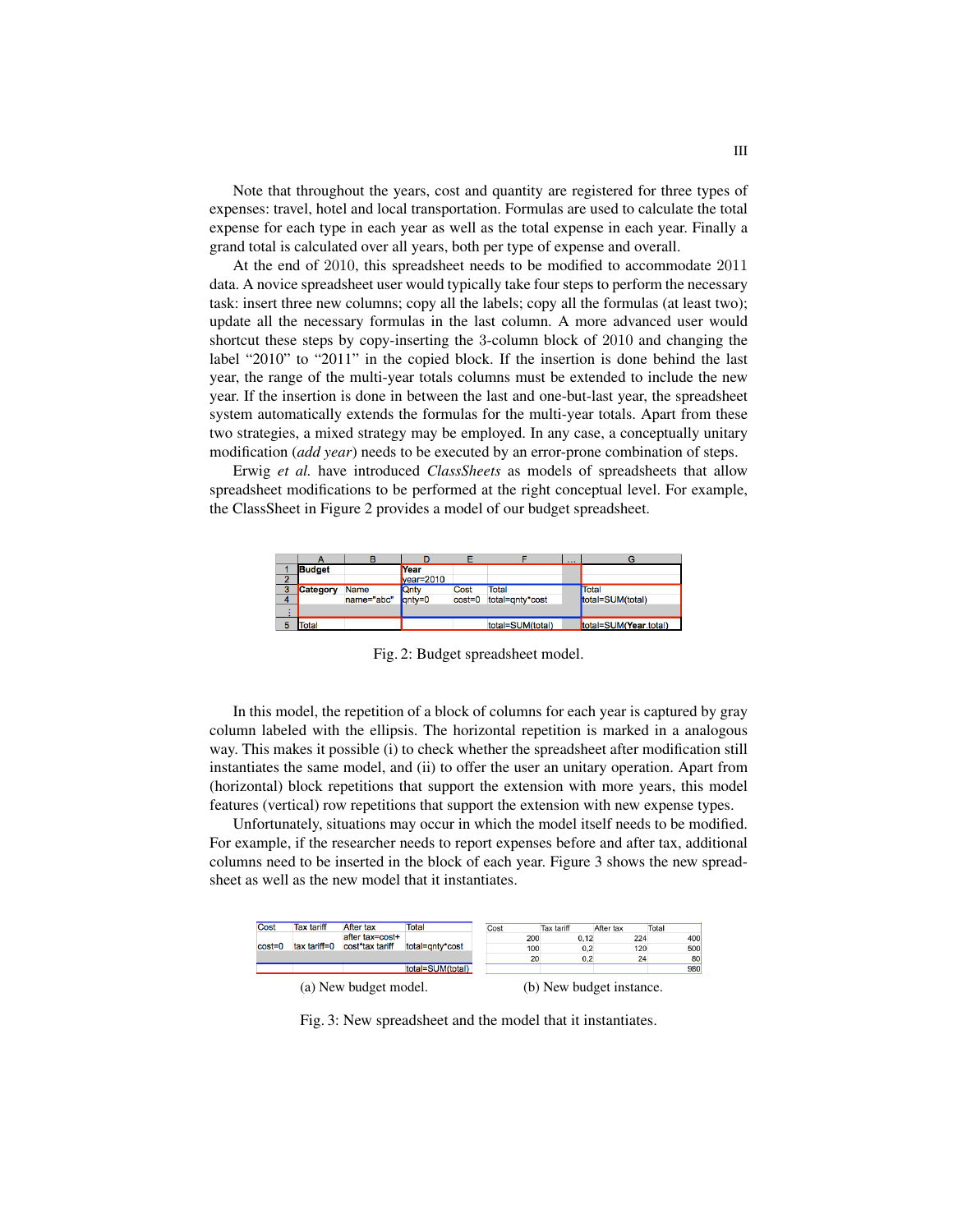Note that a modification of the year block in the model (inserting various columns) captures modifications to all repetitions of the block throughout the instance.

In this paper, we will demonstrate that modifications to spreadsheet models can be supported by an appropriate combinator language, and that these model modifications can be propagated automatically to the spreadsheets that instantiate the models. In case of the budget example, the model modification is captured by the following expression:

```
addTax = once (inside "Year" (before "Total" (insertCol "Tax Tariff" \triangleright insertCol "After tax")))
```
The actual column insertions are done by the innermost sequence of two *insertCol* steps. The *before* and *inside* combinators specify the location constraints of applying these steps. The *once* combinator traverses the spreadsheet model to search for a single location where these constraints are satisfied and the insertions can be performed.

Application of the  $addTax$  transformation to the initial model (Figure 2) will yield: firstly, the modified model (Figure 3a), secondly a spreadsheet migration function that can be applied to instances of the initial model (*e.g.* Figure 1) to produce instances of the modified model (*e.g.* Figure 3b), and thirdly an inverse spreadsheet migration function to backport instances of the modified model to instances of the initial model

In the remainder of this paper, we will explain the machinery required for this type of coupled transformation of spreadsheet instances and models. As models, we will use a variation on ClassSheets where references are modeled by projection functions. Model transformations propagate references by composing instance-level transformations with these projection functions.

## 3 A Framework for Evolution of Spreadsheets in HASKELL

Data refinement theory provides an algebraic framework for calculating with data types and corresponding values [16–18]. It consists of type-level coupled with value-level transformations. The type-level transformations deal with the evolution of the model and the value-level transformations deal with the instances of the model (*e.g.* values). Figure 4 depicts the general scenario of a transformation in this framework.



Fig. 4: Coupled transformation of data type  $A$  into data type  $A'$ .

Each transformation is coupled with witness functions to and from, which are responsible for converting values of type  $A$  into type  $A'$  and back.

The 2LT framework is an HASKELL implementation of this theory [3–6]. It provides the basic combinators to define and compose transformations for data types and witness

IV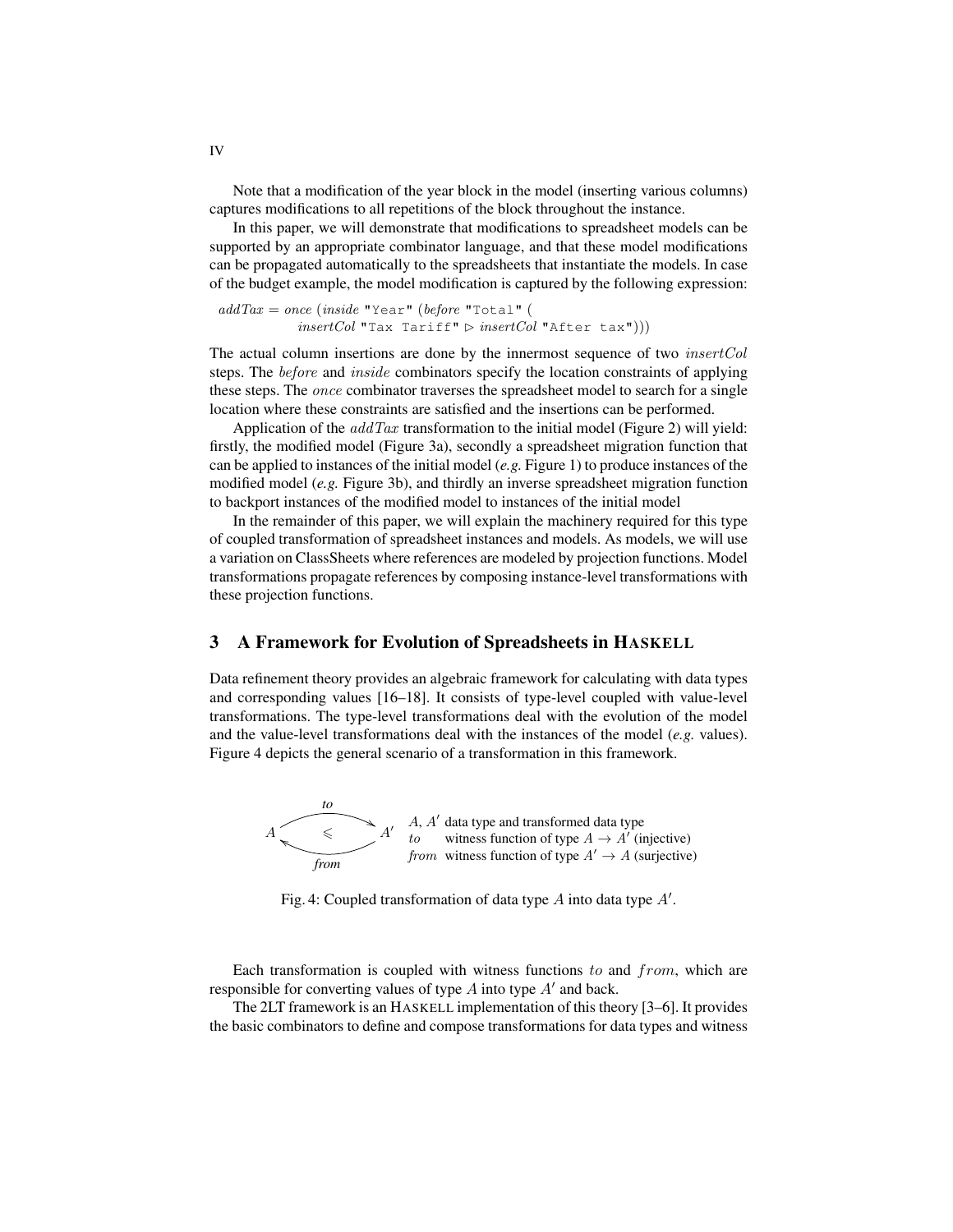functions. Since 2LT is statically typed, transformations are guaranteed to be type-safe ensuring consistency of data types and data instances.

### 3.1 ClassSheets and Spreadsheets in HASKELL

The 2LT was originally designed to work with algebraic data types. However, this representation is not expressive enough to represent ClassSheet specifications or their spreadsheet instances. To overcome this issue, we extended the 2LT representation so it could support ClassSheet models, by introducing the following *Generalized Algebraic Data Type* <sup>4</sup> (GADT) [12, 20]:

data Type a where

...

|                                  | $Value \ :: Value \rightarrow Type \ Value$                                                | -- plain value                  |
|----------------------------------|--------------------------------------------------------------------------------------------|---------------------------------|
|                                  |                                                                                            | -- references                   |
|                                  | Ref :: Type $b \to PF$ $(a \to \text{RefCell}) \to PF$ $(a \to b) \to Type$ $a \to Type$ a |                                 |
|                                  | $RefCell :: Type \nRefCell$                                                                | -- reference cell               |
|                                  | $Formula :: Formula \rightarrow Type Formula$                                              | -- formulas                     |
|                                  | $LabelB :: String \rightarrow Type \ LabelB$                                               | -- block label                  |
| $\cdot = \cdot$                  | $\therefore$ Type $a \rightarrow Type \ b \rightarrow Type \ (a, b)$                       | -- attributes                   |
| <b>Classical</b>                 | $\therefore$ Type $a \rightarrow Type \ b \rightarrow Type \ (a, b)$                       | -- block horizontal composition |
| $\mathcal{L} \cap \mathcal{L}$   | $\therefore$ Type $a \rightarrow Type \ b \rightarrow Type \ (a, b)$                       | -- block vertical composition   |
|                                  | $EmptyB :: Type \; EmptyB$                                                                 | -- empty block                  |
| $\mathbf{r}$                     | $:: String \rightarrow Type HorH$                                                          | -- horizontal class label       |
| $\vert \cdot$                    | $:: String \rightarrow Type \; VerV$                                                       | -- vertical class label         |
| Ι÷                               | $:: String \rightarrow Type Square$                                                        | -- square class label           |
| LabRel                           | $:: String \rightarrow Type \; Labs$                                                       | -- relation class               |
| $\sim 100$                       | $\therefore$ Type $a \rightarrow Type \ b \rightarrow Type \ (a, b)$                       | -- labeled class                |
| $\cdot$ : $(\cdot)^{\downarrow}$ | $\therefore$ Type $a \rightarrow Type \ b \rightarrow Type \ (a, \lceil b \rceil)$         | -- labeled expandable class     |
| $\ldots$                         | $\therefore$ Type $a \rightarrow Type \ b \rightarrow Type \ (a, b)$                       | -- class vertical composition   |
| SheetC                           | $\therefore$ Type $a \rightarrow Type$ (SheetC a)                                          | -- sheet class                  |
| $\rightarrow$                    | $\therefore$ Type $a \rightarrow Type \vert a \vert$                                       | -- sheet expandable class       |
| <b>Classical</b>                 | $\therefore$ Type $a \rightarrow Type \ b \rightarrow Type \ (a, b)$                       | -- sheet horizontal composition |
|                                  | $EmptyS :: Type \; EmptyS$                                                                 | -- empty sheet                  |

The comments should clarify what the constructors represent. The values of type  $Type\ a$ are representations of type  $a$ . For example, if  $t$  is of type  $Type\ Value$ , then  $t$  represents the type  $Value$ . The following types are needed to construct values of type  $Type$  a:

| $data \, EmptyBlock$      | -- empty block      |
|---------------------------|---------------------|
| $data \; EmptySheet$      | -- empty sheet      |
| type $LabelB = String$    | -- label            |
| data $RefCell = RefCell1$ | -- referenced cell  |
| type $LabS = String$      | -- square label     |
| type $HorH = String$      | -- horizontal label |
| type $VerV = String$      | -- vertical label   |

<sup>&</sup>lt;sup>4</sup> "It allows to assign more precise types to data constructors by restricting the variables of the datatype in the constructors' result types."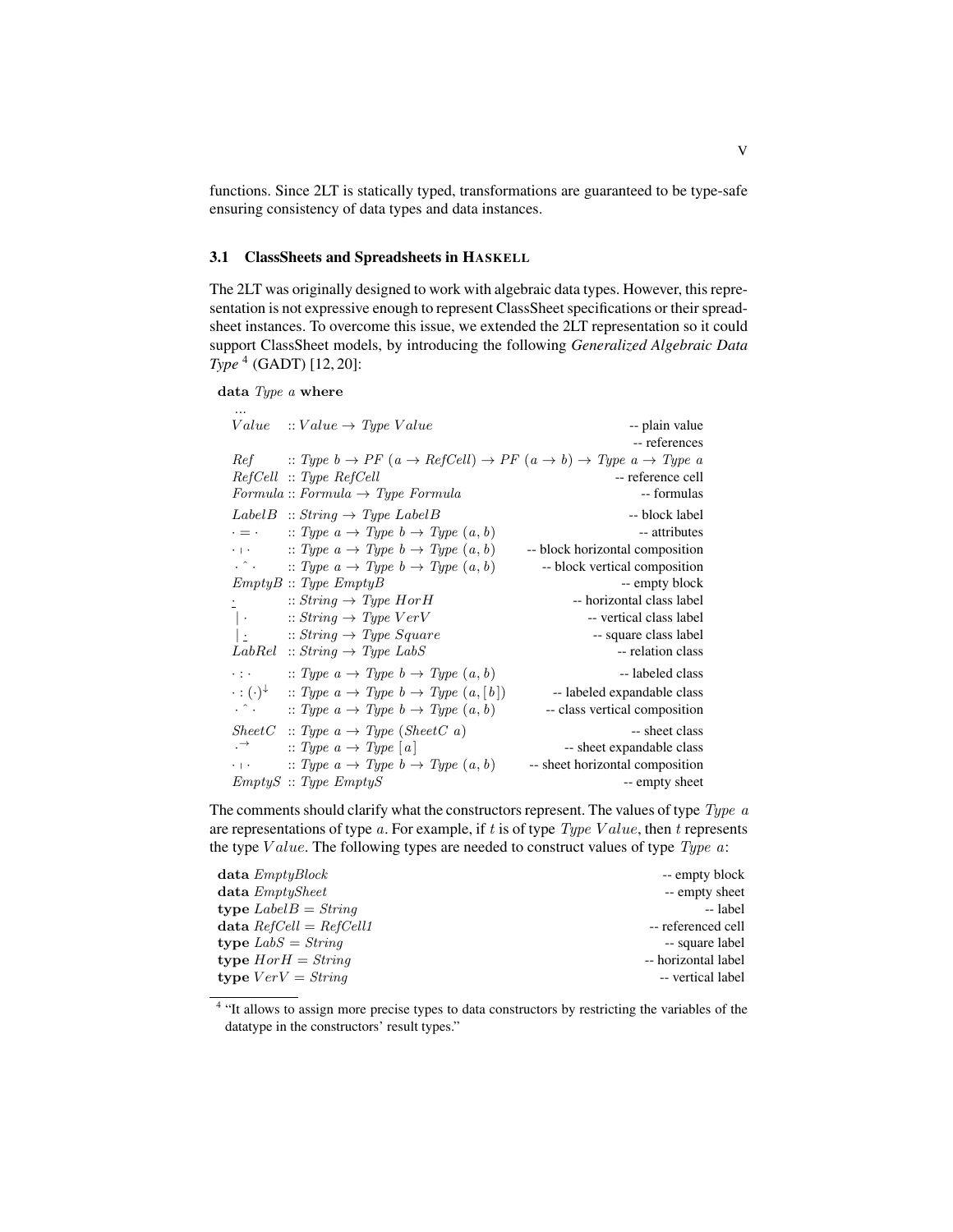data  $SheetC \ a = SheetCC \ a$  -- sheet class data  $SheetCE \ a = SheetCEC \ a$  -- expandable sheet class data Value = VInt Int | V String String | V Bool Bool | V Double Double -- values data  $Formula1 = FValue Value | FRef | FFormula String | Formula1 |$  -- formula

Once more, the comments should clarify what each type represents.

To explain this representation we will use as an example a reduced version of the budget model presented in Figure 1. For this reduced model only three columns were defined: *quantity*, *cost per unit* and *total cost* (product of *quantity* by *cost per unit*).

 $\mathit{purchase} =$  $| Price\_List : Quantity | Price | Total^`$ | PriceList :  $(quantity = 0 \mid price = 0 \mid total = FFormal \times [FRef, FRef])^{\downarrow}$ 

This ClassSheet specifies a class called *Price List* composed by two parts vertically composed as indicated by the ˆ operator. The first part is defined in the first row and defines the labels for three columns: Quantity, Price and Total. The second row defines the rest of the class containing the definition of the three columns. The first two columns have as default value 0 and the third is defined by a formula (explained latter on). Note that this part is vertical expandable, that is, it can be vertically repeated. In a spreadsheet instance this corresponds to the possibility of adding new rows. Figure 5 represents a spreadsheet instance of this model.



Fig. 5: Spreadsheet instance of the purchase ClassSheet.

Note that in the definition of *Type a* the constructors combining parts of the spreadsheet  $(e.g.$  sheets) return a pair. Thus, a spreadsheet instance is written as nested pairs of values. The spreadsheet illustrated in Figure 5 is encoded in HASKELL as follows:

 $((\textit{Quantity}, (\textit{Price}, \textit{Total}))$  $(2$  ,  $(1500, FormulaFF \times [FRef, FRef]),$  $(5, 45, 55, 55, 55, 55, 65)$ 

The HASKELL type checker statically ensures that the pairs are well formed and are constructed in the correct order.

#### 3.2 Specifying Formulas

Having defined a GADT to represent ClassSheet models, we need now a mechanism to define spreadsheet formulas. The safer way to specify formulas is making them strongly typed. Figure 6 depicts the scenario of a transformation with references. A reference from a cell  $s$  to the a cell  $t$  is defined using a pair of projections, source and target. These projections are statically-typed functions traversing the data type  $A$  to identify

VI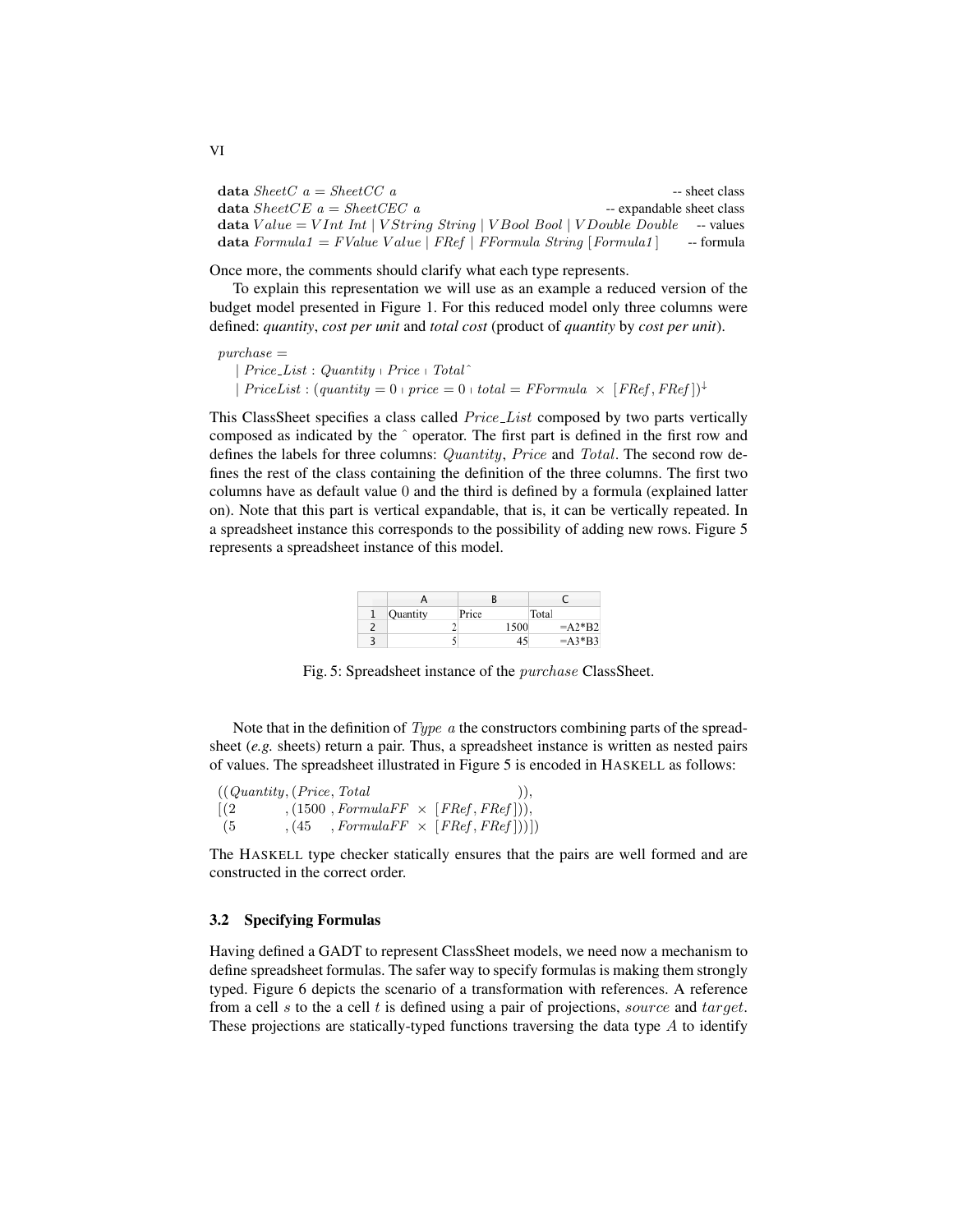the cell defining the reference  $(s)$ , and the cell to which the reference is pointing to  $(t)$ . In this approach, not only the references are statically typed, but also always guaranteed to exist, that is, one can not create a reference from/to a cell that does not exist.



Fig. 6: Coupled transformation of data type  $A$  into data type  $A'$  with references.

The projections defining the reference and the referenced type, in the transformed type  $A'$ , are obtained by post-composing the projections with the witness function from. When source' and target' are normalized they work on  $A'$  directly rather than via A. The formula specification, as previously shown, is specified directly in the GADT. However, the references are defined separately by defining projections over the data type. This is required to allow any reference to access any part of the GADT.

Using the spreadsheet illustrated in Figure 5, an instance of a reference from the formula *total* to *price* is defined as follows (remember that the second argument of Ref is the source (reference cell) and that the third is the target (referenced cell)):

```
pure haseWithReference =Ref Int (fhead \circ head \circ (\pi_2 \circ \pi_2)^* \circ \pi_2) (head \circ (\pi_1 \circ \pi_2)^* \circ \pi_2) purchase
```
The source function refers to the first FRef in the HASKELL encoding shown after Figure 5. The target projection defines the cell it is pointing to, that is, it defines a reference to the the value 1500 in column Price. Since the use of GADTs requires the definition of models combining elements in a pairwise fashion, it is necessary to descend into the structure using  $\pi_1$  and  $\pi_2$ . The operator  $\cdot^*$  applies a function to all the element of a list and fhead gets the first reference in a list of references.

Note that our reference type has enough information about the cells and so we do not need value-level functions, that is, we do not need to specify the projection functions themselves, just their types. In the cases we reference a list of values, for example, constructed by the class expandable operator, we need be specific about the element within the list we are referencing. For these cases, we use the type-level constructors head (first element of a list) and tail (all but first) to get the intended value in the list.

#### 3.3 Rewriting Systems

At this point we are now able to represent ClassSheet models, including formulas. In this section we discuss the definition of the witness functions  $from$  and  $to$ . Once again we rely on the definition of a GADT: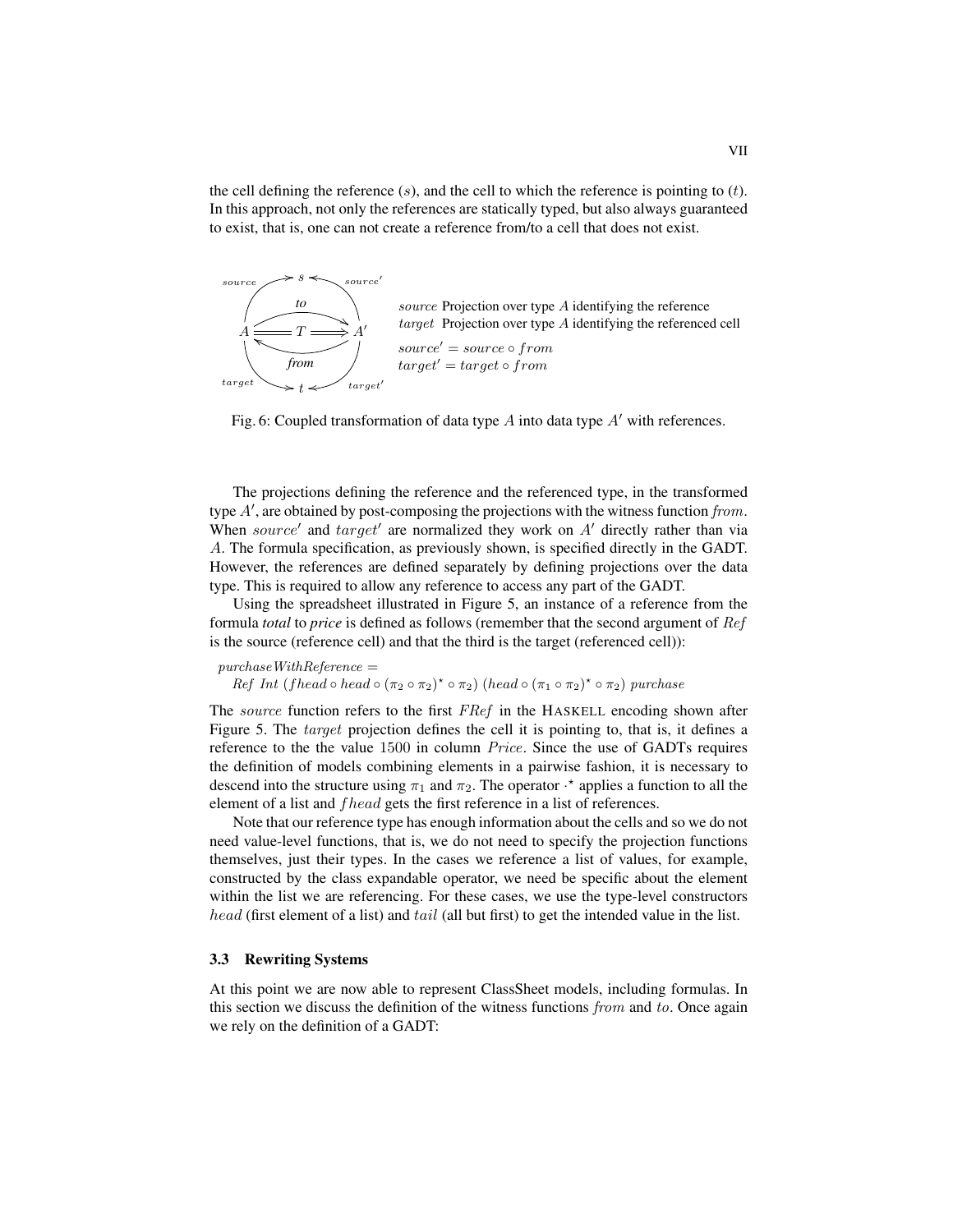data PF a where  $id$  ::  $PF(a \rightarrow a)$  -- identity function  $\pi_1$  ::  $PF((a, b) \rightarrow a)$  -- left projection of a pair  $\pi_2$  :: PF  $((a, b) \rightarrow b)$  -- right projection of a pair pnt  $:: a \rightarrow PF$  (One  $\rightarrow a$ ) -- constant  $\cdot \Delta$   $\cdot$  :: PF  $(a \rightarrow b) \rightarrow PF$   $(a \rightarrow c) \rightarrow PF$   $(a \rightarrow (b, c))$  -- split of functions  $\cdot \times \cdot :: PF(a \rightarrow b) \rightarrow PF(c \rightarrow d) \rightarrow PF((a, c) \rightarrow (b, d))$  -- product of functions  $\cdot \circ$  :: Type  $b \to PF$   $(b \to c) \to PF$   $(a \to b) \to PF$   $(a \to c)$  -- composing func. · ? ::  $PF(a \rightarrow b) \rightarrow PF([a] \rightarrow [b])$  -- map of functions head ::  $PF([a] \rightarrow a)$  -- head of a list tail ::  $PF([a] \rightarrow [a])$  -- tail of a list *fhead* ::  $PF$  (*Formula1*  $\rightarrow$  *RefCell*) -- head of the arguments of a formula *ftail* ::  $PF$  (*Formula1*  $\rightarrow$  *Formula1*) -- tail of the arguments of a formula

This GADT represents the types of the functions used in the transformations. For example,  $\pi_1$  represents the type of the function that projects the first part of a pair. The comments should clarify which function each constructor represents. Given these representations of types and functions, we can turn to the encoding of refinements. Each refinement is encoded as a two-level rewriting rule:

type  $Rule = \forall a$ . Type  $a \rightarrow Maybe$  (View (Type a)) data View a where View :: Rep a  $b \rightarrow Type \ b \rightarrow View \ (Type \ a)$ data Rep  $a b = Rep \{ to = PF (a \rightarrow b), from = PF (b \rightarrow a) \}$ 

Although the refinement is from a type  $a$  to a type  $b$ , this can not be directly encoded since the type  $b$  is only known when the transformation completes, so the type  $b$  is represented as a *view* of the type a. A view expresses that a type a can be represented as a type b, denoted as Rep a b, if there are functions to ::  $a \rightarrow b$  and from ::  $b \rightarrow a$ that allow data conversion between one and the other. The following code implements a rule to transform a list into a map (represented by  $\cdot \rightarrow \cdot$ ):

listmap :: Rule listmap  $([a]) = Just$  (View (Rep {to = seq2index, from = tolist}) (Int  $\rightarrow a)$ )  $listmap = mzero$ 

The witness functions have the following signature (their code here is not important):

tolist ::  $(Int \rightharpoonup a) \rightharpoonup [a]$  seq2index ::  $[a] \rightharpoonup Int \rightharpoonup a$ 

This rule receives the type of a list of  $a$ , [a], and returns a view over the type map of integers to a, Int  $\rightarrow a$ . The witness functions are returned in the representation Rep. If other argument than a list is received, then the rule fails returning mzero. All the rules contemplate this case and so we will not show it in the definition of other rules.

Given this encoding of individual rewrite rules, a complete rewrite system can be constructed via the following constructors:

| nop :: Rule                                                    | -- identity                         |
|----------------------------------------------------------------|-------------------------------------|
| $\triangleright$ :: Rule $\rightarrow$ Rule $\rightarrow$ Rule | -- sequential composition           |
| $\oslash$ ::Rule $\rightarrow$ Rule $\rightarrow$ Rule         | -- left-biased choice               |
| $many: Rule \rightarrow Rule$                                  | -- repetition                       |
| once :: Rule $\rightarrow$ Rule                                | -- arbitrary depth rule application |

Details on the implementation of these combinators can be found elsewhere [4].

VIII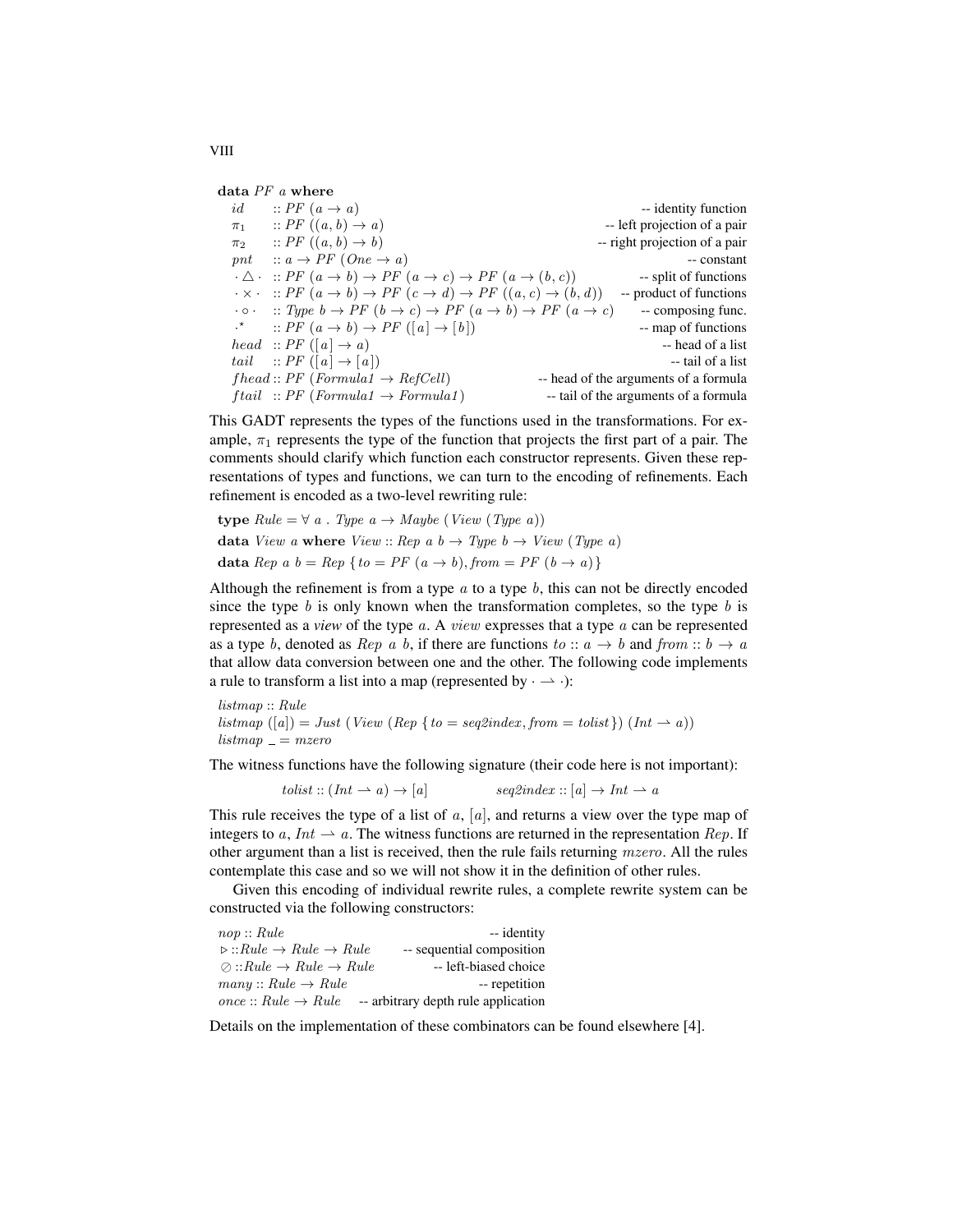### 4 Spreadsheets Evolution

In this section we define rules to perform spreadsheet evolution. These rules can be divided in three main categories: *Combinators*, used as helper rules, *Semantic* rules, intended to change the model itself (*e.g.* add a new column), and *Layout* rules, designed to change the visual arrangement of the spreadsheet (*e.g.* swap two columns).

#### 4.1 Combinators

The other types of rules are defined to work on a specific part of the data type. The combinators defined next are then used to apply those rules in the desired places.

*Pull Up All the References:* To avoid having references in different levels of the models, all the rules pull all the references to the topmost level of the model. To pull a reference is a particular place we use the following rule (we show just its first case):

pullUpRef :: Rule pullUpRef ((Ref tb fRef tRef ta)  $\mid b2 \rangle =$ **do** return (View idrep (Ref tb (fRef  $\circ \pi_1$ ) (tRef  $\circ \pi_1$ ) (ta  $\circ \theta_2$ )))

The representation  $idrep$  has the  $id$  function in both directions. If part of the model (in this case the left part of a horizontal composition) of a given type has a reference, it is pulled to the top level. This is achieved by composing the existing projections with the necessary functions, in this case  $\pi_1$ . This rule has two cases (left and right hand side) for each binary constructor (*e.g.* horizontal/vertical composition).

To pull up all the references in all levels of a model we use the rule  $pullUpAllRefs =$ *many* (once pullUpRef). The once operator applies the pullUpRef rule somewhere in the type and the many ensures that this is applied everywhere in the whole model.

*Apply After and Friends:* The combinator after finds the correct place to apply the argument rule (second argument) by comparing the given string (first argument) with the existing labels in the model. When it finds the intended place, it applies the rule to it. This works because our rules always do their task on the right-hand side of a type.

 $after::String \rightarrow Rule \rightarrow Rule$ after label r (label' + a) | label  $\equiv$  label' = do View s  $l' \leftarrow r$  label' return (View (Rep { to = to  $s \times id$ , from = from  $s \times id$  }) (l' + a))

Note that this definition is only part of the complete version since it only contemplates the case for horizontal composition of blocks  $(\cdot | \cdot)$ .

Other combinators were also developed, namely, before, bellow, above, inside and at. Their implementations are not shown since they are similar to the after combinator.

#### 4.2 Semantic Rules

In this section we present rules that change the semantics of the model, for example, adding columns.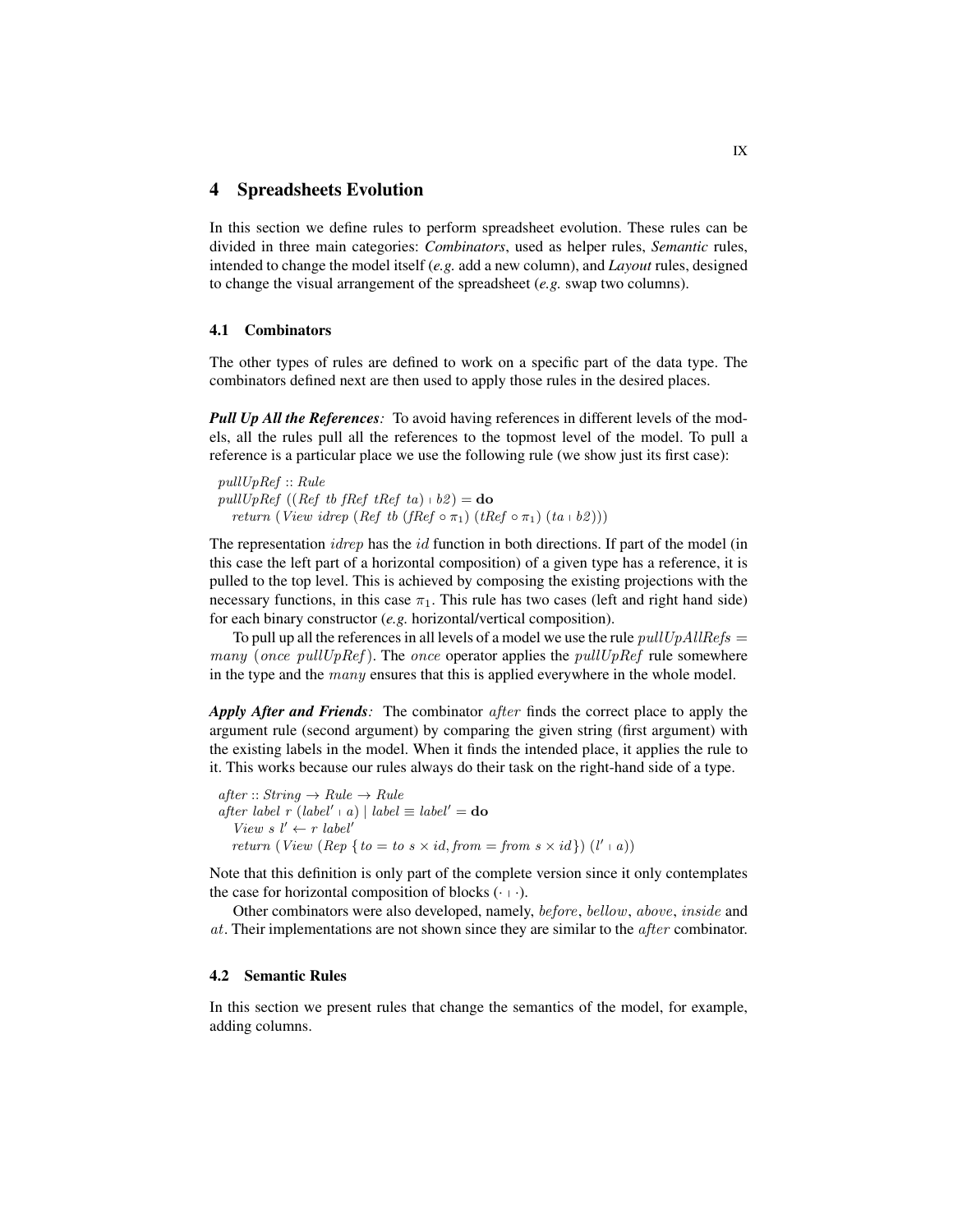*Insert a Block*: One of the most fundamental rules is the insertion of a new block into a spreadsheet, formally defined as following:

$$
Block \underbrace{\overbrace{\leqslant \qquad Block + Block}}^{\mathit{id} \triangle (pnt\ a)}.
$$

This diagram means that a horizontal composition of two blocks refines a block when witnessed by two functions, to and from. The to function,  $id\triangle(pnt \ a)$ , is a split: it injects the existing block in the first part of the result without modifications  $(id)$  and injects the given block instance  $a$  into the second part of the result. The *from* function is  $\pi_1$  since it is the one that allows the recovery of the existent block. The HASKELL version of the rule is presented next.

```
insertBlock :: Type \ a \rightarrow a \rightarrow RuleinsertBlock ta a tx | isBlock ta \wedge isBlock tx = do
  let rep = Rep \{ to = (id \triangle (pnt \ a)), from = \pi_1 \}View s t \leftarrow pullUpAllRefs (tx + ta)return (View (comprep rep s) t)
```
The function comprep composes two representations. This rule receives the type of the new block ta, its default instance a, and returns a Rule. The returned rule is itself a function that receives the block to modify  $tx$  and returns a view of the new type. The first step is to verify if the given types are block using the function  $isBlock$ . The second step is to create the representation rep with the witness functions given in the above diagram. Then the references are pulled up in result type  $tx + ta$ . This returns a new representation s and a new type t (in fact, the type is the same  $t = tx + ta$ ). The result view has as representation the composition of the two previous representations, rep and s, and the corresponding type t.

Rules to insert classes and sheets were also defined, but since these rules are similar to the rule for inserting blocks, we omit them for brevity.

*Insert a Column*: To insert a column in a spreadsheet, that is, a cell with a label lbl and the cell bellow with a default value  $df$  and vertically expandable, we first need to create a new class representing it:  $clas = | \; bl : \; lbl \; \hat{ } \; ( \; lbl = df^{\downarrow} ).$  The label is used to create the default value  $(lbl, []$ ). Note that, since we want to create an expandable class, the second part of the pair must be a list. The final step is to apply insertSheet:

```
insertCol :: String \rightarrow VFormula \rightarrow RuleinsertCol l f \mathcal{Q}(FFormula name fs) tx isSheet tx =do
    let clas = | \, \textit{lbl} : \textit{lbl}^{\wedge}(\textit{lbl} = \textit{df}^{\downarrow})((insertSheet \text{ clas } (lbl, [])) \rhd pullUpAllRefs) \text{ tr}
```
Note the use of the rule *pullUpAllRefs* as explained before. The case shown in the above definition is for a formula as default value and it is similar to the value case. The case with a reference is more interesting and is shown next:

```
insertCol l FRef tx | isSheet tx =do
    let clas = | \, \textit{lbl} : \textit{Ref} \perp \perp \perp (\textit{lbl}^{\wedge}((\textit{lbl} = \textit{RefCell})^{\downarrow}))((insertSheet \; clas \; (lbl, [\;])) \rhd pullUpAllRefs) \; tx
```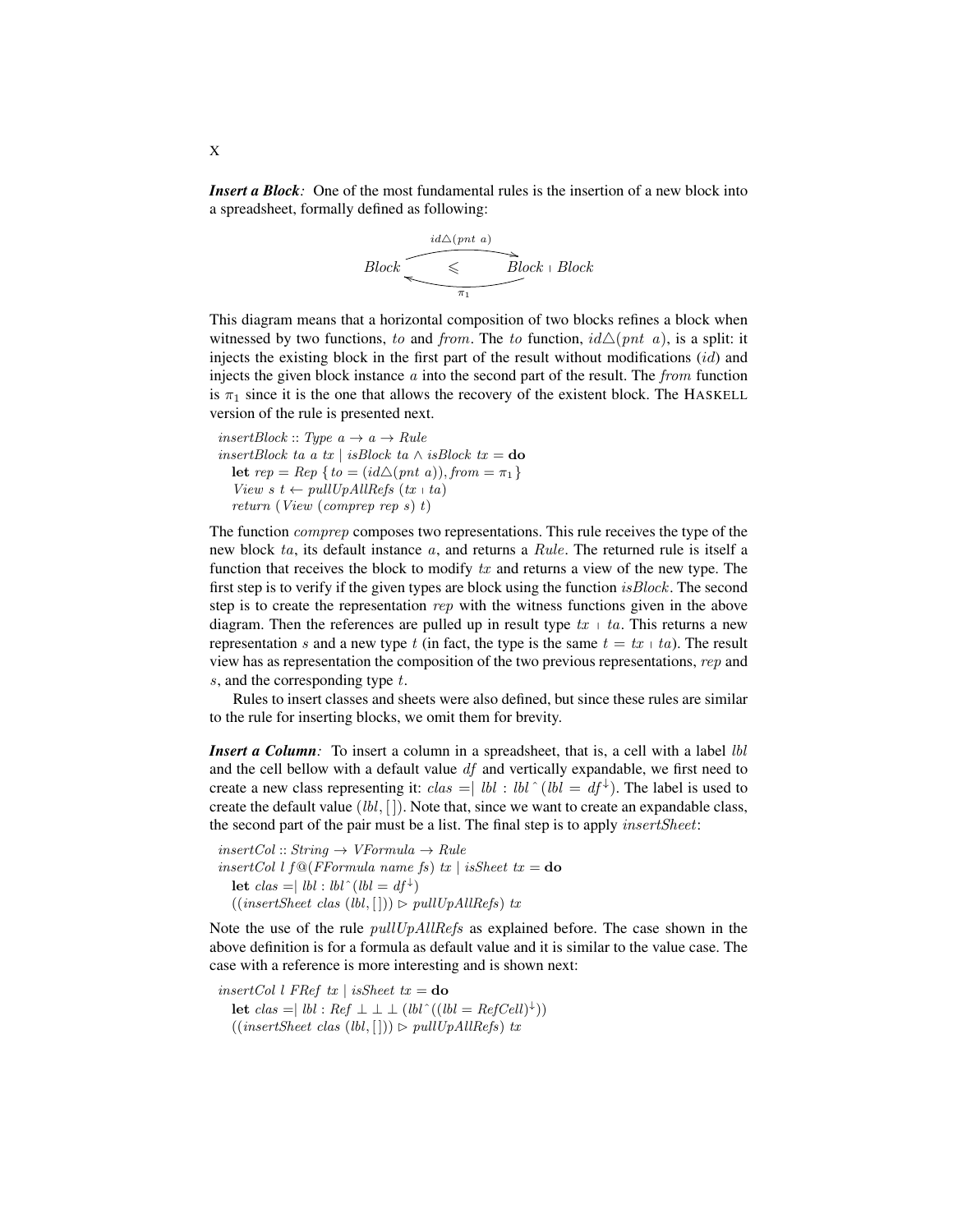Recall that our references are always local, that is, they can only exist with the type they are associated with. So, it is not possible to insert a column that references a part of the existing spreadsheet. To overcome this, we first create the reference with undefined functions and auxiliary type  $(\perp)$  and then we set these values to the intended ones.

```
setFormula :: Type b \to PF (a \to RefCell) \to PF (a \to b) \to RulesetFormula tb fRef tRef (Ref \_ \_ \_ \_ \}) = return (View idrep (Ref \ t\ b \ fRef \ tRef \ t)))
```
This rule receives the auxiliary type  $(Type\; b)$ , the two functions representing the reference projections and adds them to the type. A complete rule to insert a column with a reference is defined as follows:

```
insertFormula =(once (insertCol "After Tax" FRef)) \triangleright (setFormula auxType fromRef toRef)
```
Following the original idea described in Section 2, we want to introduce a new column with the tax tariff. In this case, we want to insert a column in an existing block and thus our previous rule will not work. For these cases we write a new rule:

 $insertColln :: String \rightarrow VFormula \rightarrow Rule$ insertColIn l (FValue v) tx | isBlock  $tx =$ **do** let  $block = lbl^{\hat{ }}(lbl = v)$  $((insertBlock block (lb, v)) \geq pullUpAllRefs) tx$ 

This rule is similar to the previous one but it creates a block (not a class) and inserts it also after a block. The reasoning is analogous to the one in insertCol.

To add the two columns "Tax tariff" and "After tax" we can use the rule insert ColIn, but applying it directly to our running example will fail since it expects a block and we have a spreadsheet. We can use the combinator once to achieve the desired result. This combinator tries to apply a given rule somewhere in a type, stopping after it succeeds once. Although this combinator already existed in the 2LT framework, we extended it to work for spreadsheet models. Assuming that the column "Tax tariff" was already inserted, we can run the following functions:

```
ghci)let formula = FFormula \times [FRef, FRef]
ghci\rangle once (after "Tax tariff" (once (insertColln "After Tax" formula))) budget...
("Cost" | "Tax tariff" | "After tax"("after tax" = formula) | "Total"("cost" = 0 | "tax tarif" = 0 | "total" = totalFormula)...
```
Note that above result is not quite right. The block inserted is a vertical composition and is inserted in a horizontal composition. The correct would be to have its top and bottom part on the top and bottom part of the result, as defined below:

```
("Cost" + "Tax tariff" + "After tax" + "Total")^`("cost" = 0 \rightarrow "tax tarif" = 0 \rightarrow "after tax" = formula \rightarrow "total" =totalFormula)
```
To correct these cases, we designed a layout rule, normalize, explained in Section 4.3.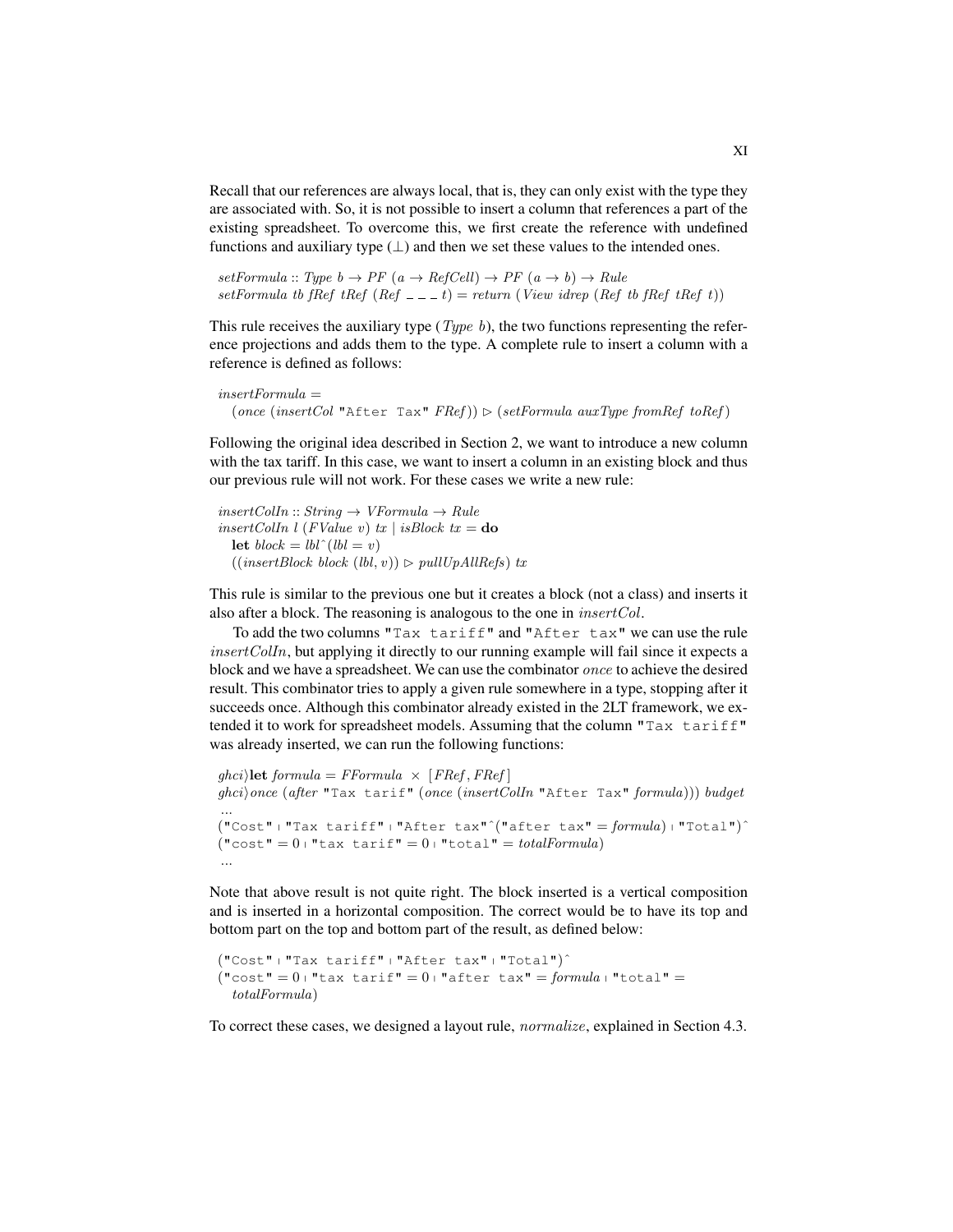*Make it Expandable:* It is possible to make a block in a class expandable. For this, we created the rule expandBlock:

 $expandBlock :: String \rightarrow Rule$ expandBlock str (label : clas) | compLabel label str =  $d\mathbf{o}$ let  $rep = Rep \{ to = id \times to list, from = id \times head \}$ return (View rep (label :  $(clas)^{\downarrow})$ )

It receives the label of the class to make expandable and updates the class to allow repetition. The result type constructor is  $\cdot : (\cdot)^{\downarrow}$ ; the to function wraps the existing block into a list, tolist; and the from function takes the head of it, head. We developed a similar rule to make a class expandable. This corresponds to promote a class c to  $c^{\rightarrow}$ . We do not show its implementation here since it is quite similar to this one.

*Split*: It is quite common to move a column in a spreadsheet from on place to another. The rule *split* copies a column to another place and substitutes the original column values by references to the new column (similar to create a pointer). The rule to move part of the spreadsheet is presented in Section 4.3. The first step of split is to get the column that we want to copy:

```
getColumn :: String \rightarrow RulegetColumn \; h \; t \; (l' \; b1) \mid h \equiv l' = return \; (View \; idrep \; t)
```
If the corresponding label is found, the vertical composition is returned. Note that, as in other rules, this rule is intended to be applied using the combinator once. As we said, we aim to write local rules that can be used at any level using the developed combinators.

The rule creates in a second step a new a class containing the retrieved block:

```
do View s c' \leftarrow getBlock str clet nsh = | str : (c')^{\downarrow}
```
The last step is to transform the original column that was copied into references to the new column. The rule makeReferences :: String  $\rightarrow$  Rule receives the label of the column that was copied (the same as the new column) and creates the references. We do not shown the rest of the implementation because it is quite complex and will not help in the understanding of the paper.

Let us consider the following part of our example:

```
\boldsymbol{b} \boldsymbol{u} \boldsymbol{d} \boldsymbol{q} \boldsymbol{e} \boldsymbol{t} =... ("Cost" | "Tax tariff" | "After tax" | "Total")^
       ("cost" = 0 \mid "tax tarif" = 0 \mid "after tax" = formula \mid "total" =totalFormula) ...
```
If we apply the *split* rule (with the help of  $once)$  to it we get the following new model:

```
ghci\rangle once (split "Tax tariff") budget
```

```
...
("Cost" + "Tax tarifff" + "After tax" + "Total")^`("cost" = 0 | "tax tarif" = 0 | RefCell | "total" = totalFormula).<br>I
(| "Tax tariff":(("Tax tariff"<sup>^</sup>"tax tarif" = 0))<sup>\downarrow</sup>)
```
XII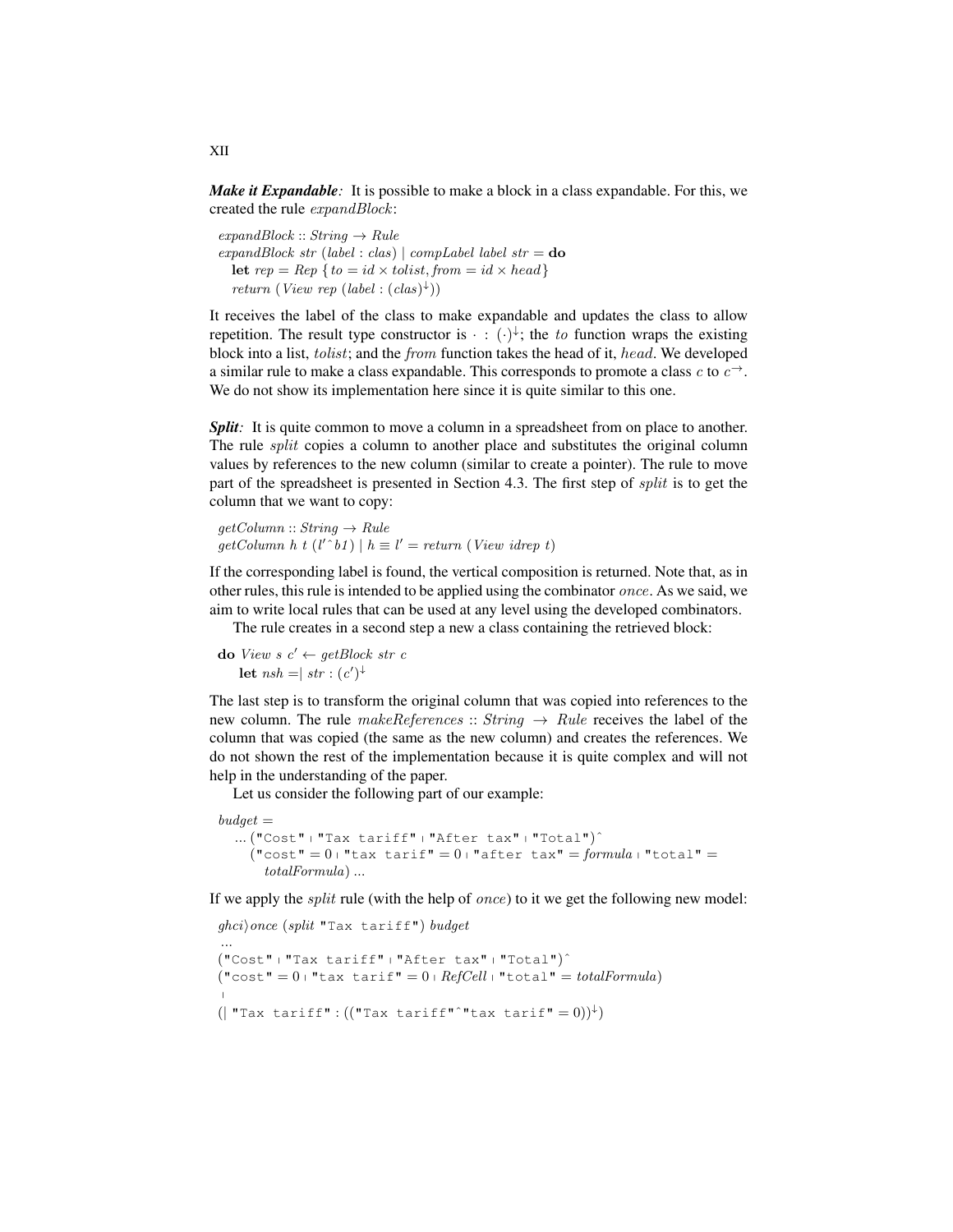#### 4.3 Layout Rules

In this section we describe rules focused on the layout of spreadsheets, that is, rules that do not add/remove information to/from the model.

*Change Orientation:* The rule to Vertical changes the orientation of a block from horizontal to vertical.

```
toVertical :: Rule
toVertical (a + b) = return (View idrep (a<sup>^</sup>b))
```
Note that, since our value-level representation of these compositions are pairs, the to and the from functions are simply the identity function. The needed information is kept in the type-level with the different constructors. A rule to do the inverse was also designed but since it is quite similar to this one, we do not show it here.

*Normalize Blocks:* When applying some transformations, the resulting types may not have the correct shape. A common example is to have as result the following type:

 $A + B^{\wedge} C + D^{\wedge}$  $E \perp F$ 

Most of the times, the correct result is the following:

 $A + B + D^*$  $E + C + F$ 

The rule *normalize* tries to match these cases and correct them. The types are the ones presented above and the witness functions are combinations of  $\pi_1$  and  $\pi_2$ .

```
normalize1 :: Rule
normalize1 (a + b \hat{c} + d \hat{c} + f) =let \text{tof} = \text{id} \times \pi_1 \times \text{id} \circ \pi_1 \triangle \pi_1 \circ \pi_2 \triangle \pi_2 \circ \pi_1 \circ \pi_2 \times \pi_2from f = \pi_1 \circ \pi_1 \triangle \pi_1 \circ \pi_2 \times \pi_1 \circ \pi_2 \triangle \pi_2 \circ \pi_2 \circ \pi_1 \triangle id \times \pi_2 \circ \pi_2return (View (Rep {to = tof, from = from f}) (a + b + d \hat{e} + c + f))
```
Although the migration functions seem complex, they just rearrange the order of the pair so they have the correct order.

*Shift*: It is quite common to move parts of the spreadsheet across it. We designed a rule to shift parts of the spreadsheet in the four possible directions. We show here part of the  $shiftRight$  rule, which, as suggested by its name, shifts a piece of the spreadsheet to the right. In this case, a block is moved and an empty block is left in its place.

```
shiftRight :: Type \ a \rightarrow RuleshitRight ta b1 | isBlock b1 = d\mathbf{o}Eq \leftarrow \textit{tea} \textit{ta} \textit{b1}let rep = Rep \{to = pnt \ (\bot :: EmptyBlock) \triangle id, from = \pi_2 \}return (View rep (EmptyBlock + b1))
```
The function teq verifies if two types are equal. This rule receives a type and a block, but we can easily write a wrapper function to receive a label in the same style of *insertCol*.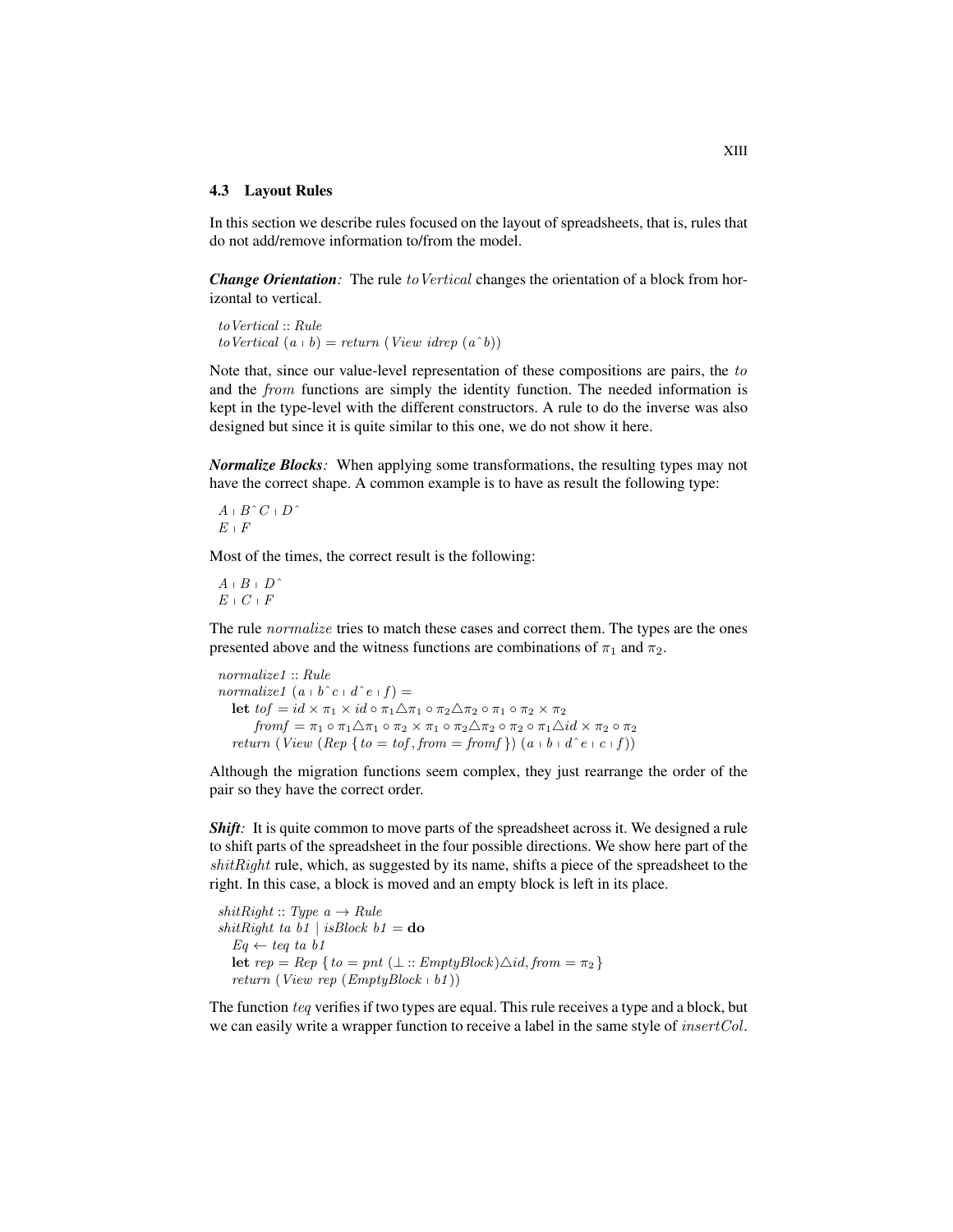Another interesting case of this rules occurs when the user tries to move a block (or a sheet) that has a reference.

shitRight ta (Ref tb frRef toRef b1) | isBlock b1 =  $d\mathbf{o}$  $Eq \leftarrow \textit{teq} \textit{ta} \textit{b1}$ let  $rep = Rep \{to = pnt \ (\bot :: EmptyBlock) \triangle id, from = \pi_2 \}$ return (View rep (Ref tb (frRef  $\circ \pi_2$ ) (toRef  $\circ \pi_2$ ) (EmptyBlock  $\dots b1$ ))

As we can see in the above code, the existing reference projections must be composed with the selector  $\pi_2$  to allow to retrieve the existing block b1. Only after this it is possible to apply the defined selection reference functions.

*Move Blocks:* A more complex task is to move a part of the spreadsheet to another place. We present next a rule to move a block.

 $moveBlock :: String \rightarrow Rule$ moveBlock str  $c =$  do View s  $c' \leftarrow$  getBlock str c let  $nsh = | str : c'$ View r sh  $\leftarrow$  once (removeRedundant str)  $(c + nsh)$ return (View (comprep s r) sh)

After getting the intended block and creating a new class with it, we need to remove the old block using removeRedundant.

```
removeRedundant :: String \rightarrow RuleremoveRedundant\ s\ (s')\ | \ s \equiv s' = return\ (View\ rep\ EmptylBlock)where rep = Rep \{ to = pnt \ (\bot :: EmptyBlock), from = pnt s' \}
```
This rule will remove the block with the given label leaving an empty block in its place.

## 5 Related Work

Ko *et al.* [13] summarize and classify the research challenges of the end user software engineering area. These include requirements gathering, design, specification, reuse, testing and debugging. However, besides the importance of Lehman's laws of software evolution [14], very little is stated with respect to spreadsheet evolution. Spreadsheets evolution poses challenges not only in the evolution of the underlying model, but also in migration of the spreadsheet values and used formulæ. Nevertheless, many of the underlaying transformations used for spreadsheet transformations are shared with works for spreadsheet generation and other program transformation techniques.

Engels *et al.* [15] propose a first attempt to solve the problem of spreadsheet evolution. ClassSheets are used to specify the spreadsheet model and transformation rules are defined to enable model evolution. These model transformations are propagated to the model instances (spreadsheets) through a second set of rules which updates the spreadsheet values. They present a set of rules and a prototype tool to support these changes. In this paper we present a more advanced way to evolve spreadsheets models and instances in a different way: first, we use strategic programming with two-level coupled transformation. This enables type-safe transformations, offering guarantee that in any

XIV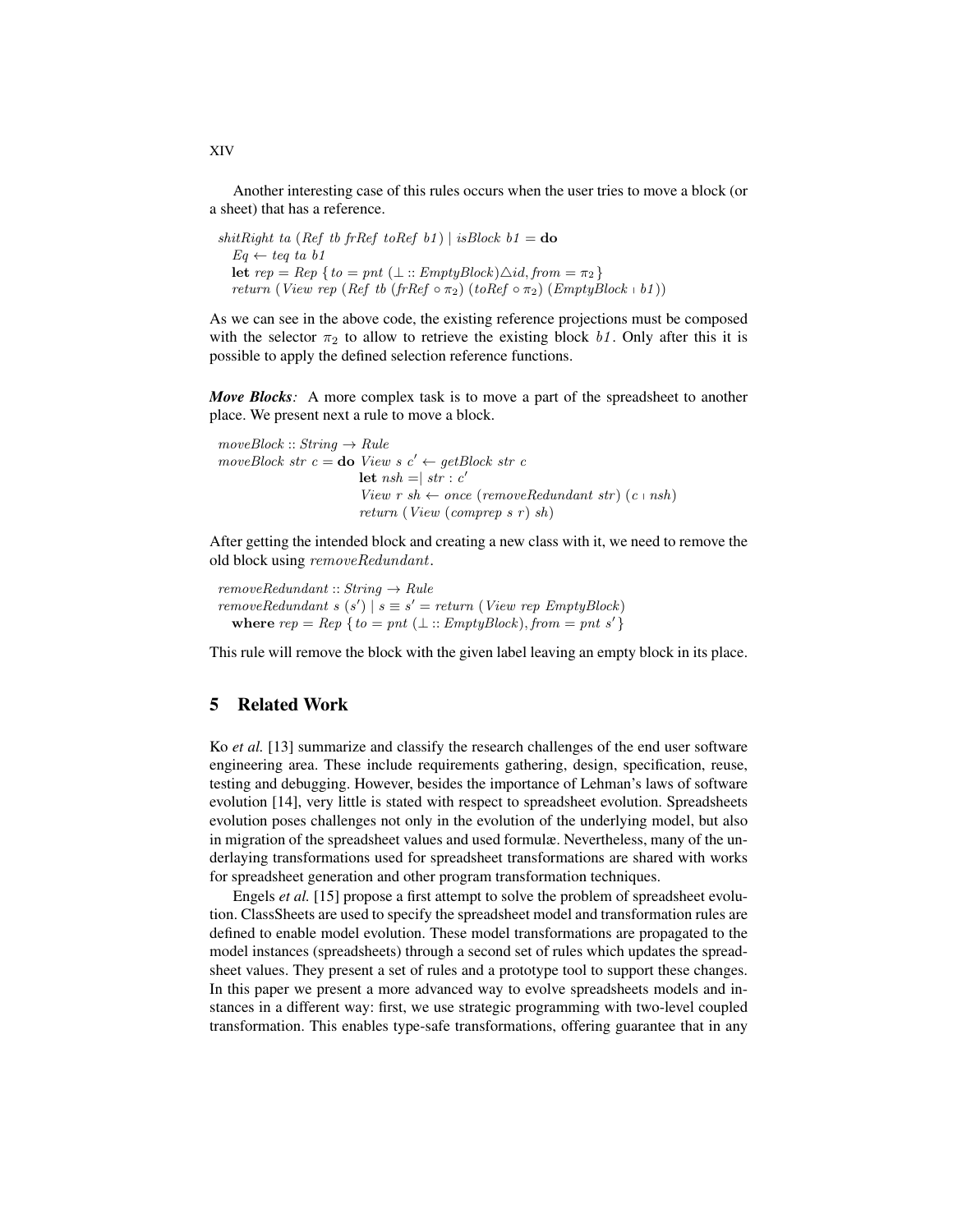step semantics are preserved. Also, the use of 2LT not only gives for free the data migration but also it allows back portability, that is, it allows the migration of data from the new model back to the old model.

Vermolen and Visser [23] proposed a different approach for coupled evolution of data model and data. From a data model definition, they generate a domain specific language (DSL) which supports the basic transformations and allows data model and data evolution. The interpreter for the DSL is automatically generated making this approach operational. This approach could also be used for spreadsheet evolution. However, there are a few important differences. While their approach is tailored for forward evolution, our approach supports reverse engineering, that is, it supports automatic transformation and migration from the new model to the old model.

### 6 Conclusions

In this paper, we have presented an approach for disciplined model-driven evolution of spreadsheets. The approach takes as starting point the observation that spreadsheets can be seen as instances of a spreadsheet model capturing the business logic of the spreadsheet. We have extended the calculus for coupled transformations of the 2LT platform to this spreadsheet model. An important novel aspect of this extension is the treatment of references. In particular, we have made the following contributions:

- We have provided a model of spreadsheets in the form of a GADT with embedded point-free function representations. This model is reminiscent of the ClassSheet.
- We have defined a coupled transformation system in which transformations at the level of spreadsheet models are coupled with corresponding transformations at the level of spreadsheet data/instances. This system combines strategy combinators known from strategic programming with spreadsheet-specific transformation rules.
- We have illustrated our approach with a number of specific spreadsheet refactorings to perform the evolution of spreadsheets.

The rules here presented are implemented in the HAEXCEL framework consisting of a set of libraries providing functionality to load (from different formats), transform, infer spreadsheet models (e.g. ClassSheet), and, now, perform the co-evolution of such models their (spreadsheet) instances. HAEXCEL includes an add-on for OpenOffice. Currently, we are integrating the rules presented in this paper, in a spreadsheet programming environment where end users can interact both with the model and the data [9].

## **References**

- 1. Abraham, R., Erwig, M.: Inferring templates from spreadsheets. In: Proc. of the 28th Int. Conference on Software Engineering. pp. 182–191. ACM, New York, NY, USA (2006)
- 2. Abraham, R., Erwig, M., Kollmansberger, S., Seifert, E.: Visual specifications of correct spreadsheets. In: Proc. of the 2005 IEEE Symposium on Visual Languages and Human-Centric Computing. pp. 189–196. IEEE Computer Society, Washington, DC, USA (2005)
- 3. Alves, T., Silva, P., Visser, J.: Constraint-aware Schema Transformation. In: The Ninth International Workshop on Rule-Based Programming (2008)